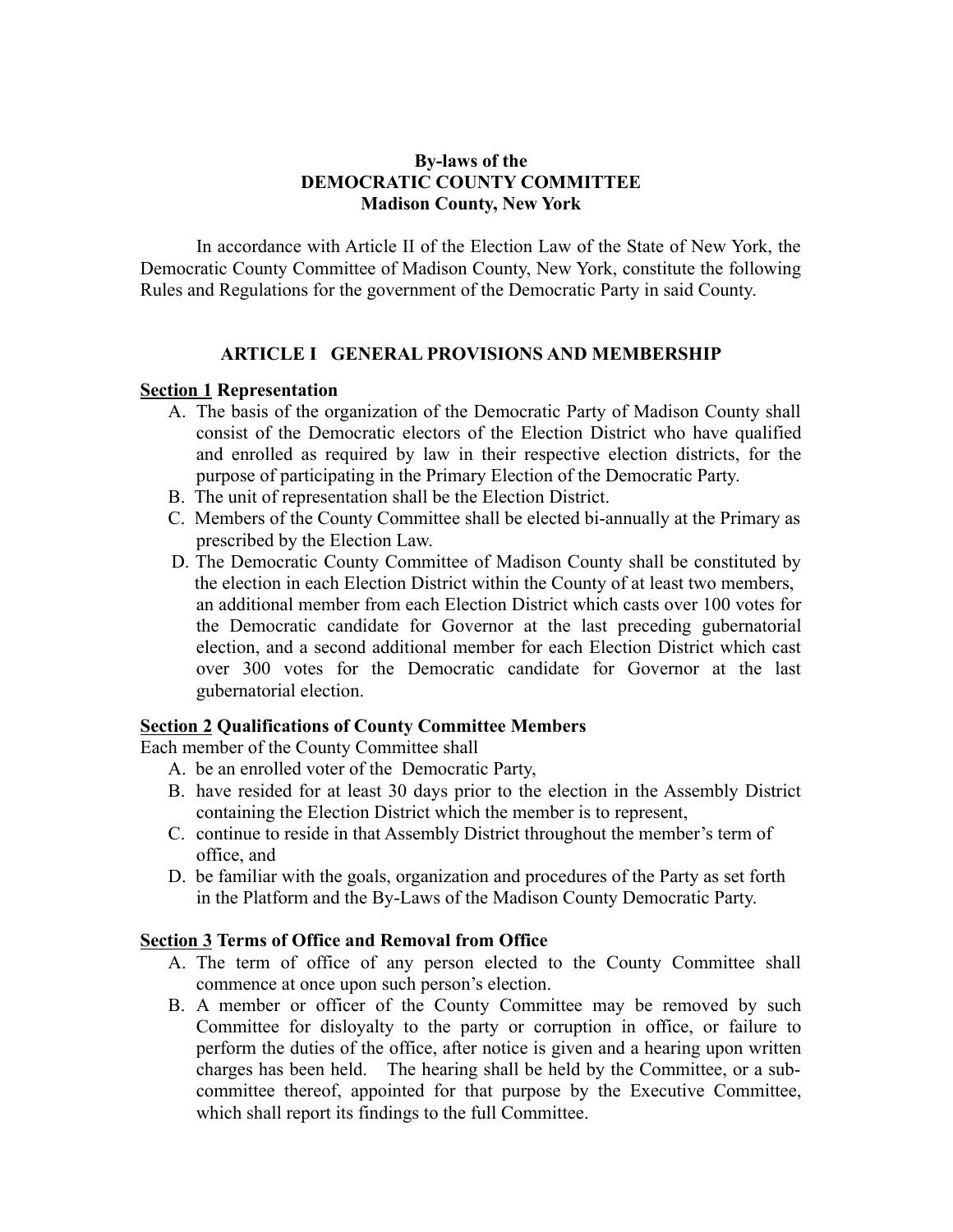#### **Section 4 City, Town and Village Committees**

- A. The City of Oneida and each Town in Madison County shall establish its own Democratic Committee. Incorporated Villages may do the same.
- B. In addition to participating in the affairs and government of the County Committee, such City, Town or Village Committee shall elect its own officers and make its own rules (including a provision for associate members who will not have a vote in the County Committee), provided said rules are not inconsistent with the rules of the County Committee or Election Law.
- C. The Chair of a City, Town or Village Committee shall be elected every two years, on even years, within 20 days after the Primary Election by the members of each City, Town or Village Committee. In the absence of an election, the County Committee Chair shall designate the Chair of such a Committee. If the position of Chair becomes vacant, an interim Chair shall be elected or designated as stated above.
- D. The primary duty of said Chair will be to organize the City, Town or Village Committee.
- E. The duties of the City, Town or Village Committee members will be to stimulate activity within the Democratic Party by meeting periodically for such purposes as:
	- i. promoting voter involvement and participation in political action,
	- ii. registering new Democratic voters,
	- iii. acting as a liaison between the voters and the County Committee,
	- iv. circulating educational materials and identifying voter concerns,
	- v. finding and supporting candidates and circulating petitions,
	- vi. identifying future candidates and Party leaders,
	- vii. raising funds for political purposes,
	- viii. enjoying the social benefits of the community, and
	- ix. any other activities that support the efforts of the Democratic Party.

#### **ARTICLE II OFFICERS AND STATE COMMITTEE MEMBERS**

## **Section 1 Officers**

- A. The County Committee shall have the following officers: the Chair, two Vice-Chairs (one a man and one a woman), Treasurer, Secretary and four Regional Vice-Chairs. All but the Secretary shall be elected in accordance with Article III, Section 5 D, iv and v.
- B. The four regions shall be as follows:

| Region 1. | Towns of Cazenovia, DeRuyter, Fenner, Georgetown and |
|-----------|------------------------------------------------------|
|           | Nelson                                               |

- Region 2. Towns of Brookfield, Eaton, Hamilton, Lebanon, Madison and Smithfield
- Region 3. City of Oneida and Town of Stockbridge
- Region 4. Towns of Lenox, Lincoln and Sullivan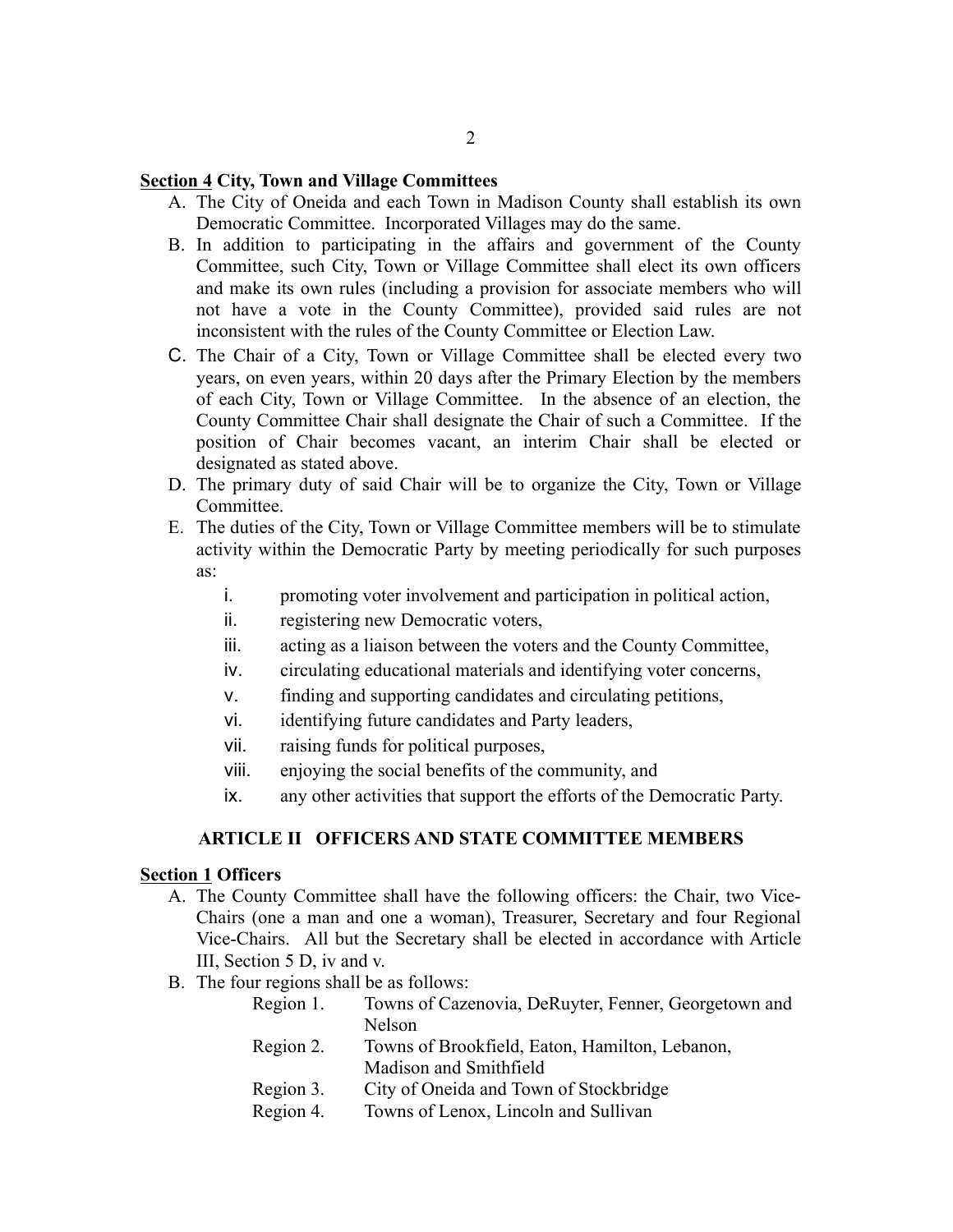C. All Officers must be members of theCounty Committee at the time of their election.

#### 3

#### **Section 2 Duties and Responsibilities of Officers**

- A. The Chair, the two Vice-Chairs, the Treasurer and the Secretary shall exercise the powers and perform the duties usually incident to their respective offices and as specified below, or as may be assigned to them by vote of the County Committee, or by law.
- **B.** The **Chair** is the Presiding Officer of all meetings of the County Committee and the Executive Committee, an *ex officio* member of all other committees, and the recognized leader of the Madison County Democratic Party.
- !" The office of **First Vice-Chair** shall be held by the Vice-Chair of the opposite gender of the Chair. He or she shall perform the duties of Presiding Officer in the absence of the Chair. The **Second Vice-Chair** shall perform these duties when neither the Chair nor the First Vice-Chair is present.
- D. The Vice-Chairs shall have such other duties and responsibilities as may be determined by the Chair or the County Committee.
- **E.** The **Treasurer** has the following specific duties and responsibilities:
	- i. Maintain and archive the records of all financial transactions, including complete lists of contributors at fundraisers. Pass them on with an audit to the successor in the office of Treasurer.
	- ii. Make prudent investments of the County Committee's assets.
	- iii. Present a financial report to every regular meeting of the County Committee and on request to the Chair and the Executive Committee.
	- iv. Comply with the campaign finance disclosure obligations under state and federal election law.
	- v. Appoint with the approval of the Chair an Assistant Treasurer, who shall assist in the performance of the Treasurer's duties.
	- vi. The Chair and the Treasurer may prepare an annual administrative budget to be submitted to the Executive Committee.
	- F. The **Secretary** shall:
		- i. Record the Minutes of all meetings of the County Committee and Executive Committee, subject to final review by the Presiding Officer.
		- $\ddot{\mathbf{i}}$  Post on the website the Minutes and at the direction of the Chair and/or Executive Committee other official County Committee documents, such as the updated County Committee membership. At the direction of the Chair distribute the Minutes to all members with the notice of the next meeting of the County Committee and/or Executive Committee.
		- iii. Archive and pass on to the successor in the office of Secretary all records of the County Committee, Executive Committee, and other committees, except for the financial records of the Treasurer.
		- iv. Comply with the certification requirements of the Election Law.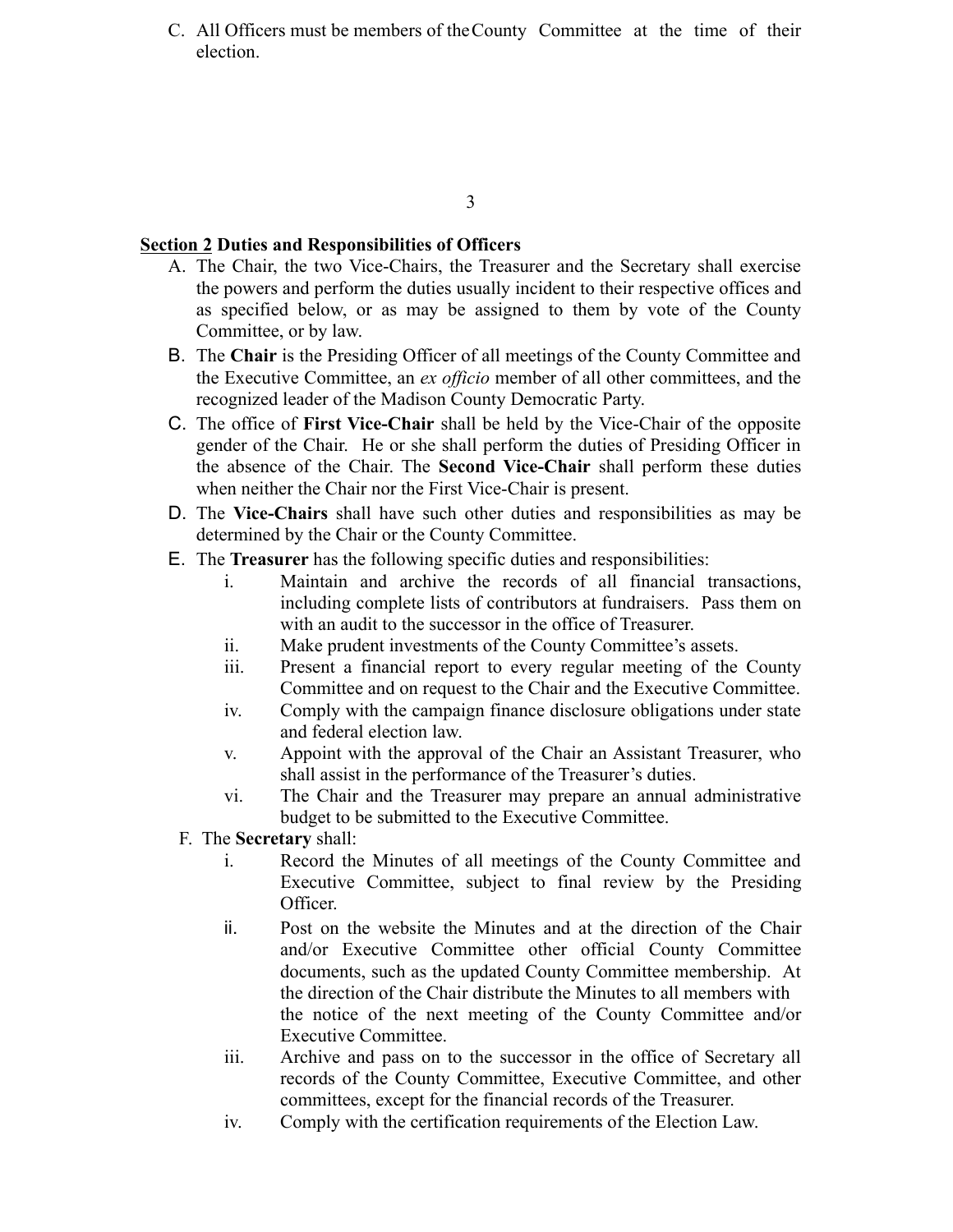- v. Perform such othersecretarial duties as may be assigned by the Chair or County Committee.
- vi. Appoint with the approval of the County Chair an Assistant Secretary, who shall assist in the performance of the Secretary's duties.

- G. **Four Regional Vice-Chairs** shall be responsible for the fostering and growth of the Democratic Party in the City, Towns and Villages of their respective Regions. Said duties shall include, but not limited to, attendance at City, Town and other Party Committee meetings within their respective Regions, helping the City and Town chairs fill vacancies on the County Committee, assisting them in recruiting candidates, assisting the candidates on their campaigns, and reporting on their activities to the County Committee and any committee in their respective Regions.
- H. Two State Committee members, one a man and one a woman, are elected in the bi-annual Primary by the enrolled Democratic voters in Madison County. They represent the Madison County Democrats and the County Committee on the State Committee, the official organization of the Democratic Party of the State of New York.

### **Section 3 Nominating Committee**

- A. There shall be a Nominating Committee, composed of five persons to be appointed by the County Chair in consultation with the Executive Committee.
- B. The Nominating Committee shall convene not more than 90 days before the biannual organization meeting and will disband after that meeting.
- C. The Nominating Committee shall present nominations for County Chair, two Vice-Chairs, and Treasurer to the County Committee at its last meeting to be held before the September Primary.

#### **ARTICLE III MEETINGS**

#### **Section 1 Meetings of the County Committee** shall be held as follows:

- A. **The bi-annual organization meeting** in even years for the primary purpose of constituting the County Committee and electing Officers, to be held within 20 days after the date set for primary elections for members of the County Committee.
- B. Regular meetings to be held no less than four (4) times per year at predetermined times and places.
- **C.** Special meetings as may be called by the Chair, a majority of the Executive Committee, or by a written petition signed by at least 20% of the County Committee. The County Chair shall then call a meeting within 15 days thereafter, and a written notice shall set forth the time, the place, and the purpose of said meeting.

#### **Section 2 Notices**

A. Meetings of the County Committee shall be announced by written notice, which states the time and place of the meeting. Every member of the County

<sup>4</sup>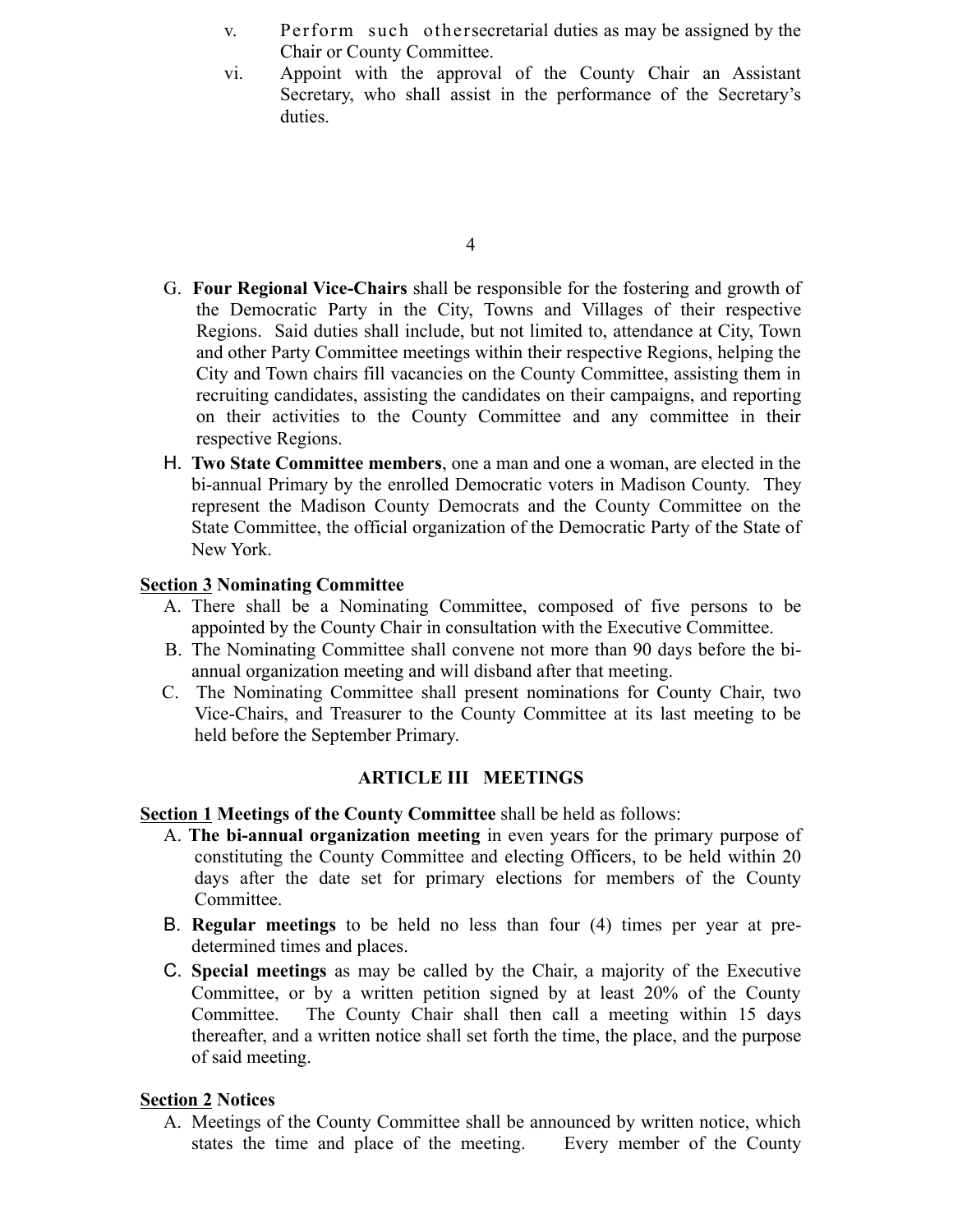Committee shall receive the notice atleast five (5) days in advance of such meeting. Notices may be sent to the current e-mail or post office address. Each member may request to be notified by regular mail.

5

- B. Notices of County Committee meetings shall include an agenda, the minutes of the previous regular meeting and any special meetings. They shall also include the minutes of Executive Committee meetings held since the last meeting of the County Committee. The notice of a special meeting shall state the purpose of such meeting.
- C. The text of substantive motions and resolutions to be presented at the meeting must be included in the notice in order to be submitted for a vote.

# **Section 3 Quorum**

- A. A quorum for regular and special meetings of the County Committee shall be 20% of its members, and no business shall be transacted at any meeting that lacks a quorum.
- B. The quorum for the bi-annual organization meeting shall be 20% of the members of the County Committee elected at the preceding primary.

# **Section 4 Voting**

- A. A majority vote of the members present in person at any meeting of the County Committee shall be sufficient to carry any motion or resolution, which may be legally made at such meeting, unless otherwise provided herein.
- B. The presiding officer shall vote only in case of a tie.
- C. Vacancies in County Committee positions shall be filled at regular meetings by a vote of 60% of the County Committee members present.
- D. Vacancies in the position of Regional Vice-Chair shall be filled during a brief recess of a regular meeting by a vote of 60% of the respective Region's County Committee members present.
- E. There shall be no voting by proxy.

# **Section 5 Order of Business and Procedures**

- A. All meetings of the County Committee and its subordinate committees shall be conducted according to Robert's Rules of Order Newly Revised, unless specified otherwise.
- !" **Regular meetings** of the County Committee are conducted according to the following order of business, unless the presiding officer otherwise directs:
	- i. Call to order
	- ii. Secretary's report
	- iii. Treasurer's report
	- iv. Report of the State Committee
	- v. Reports of Regional Vice-Chairs for Regions 1, 2, 3 and 4
	- vi. Filling of Vacancies
	- vii. Unfinished Business
	- viii. Report of Executive Committee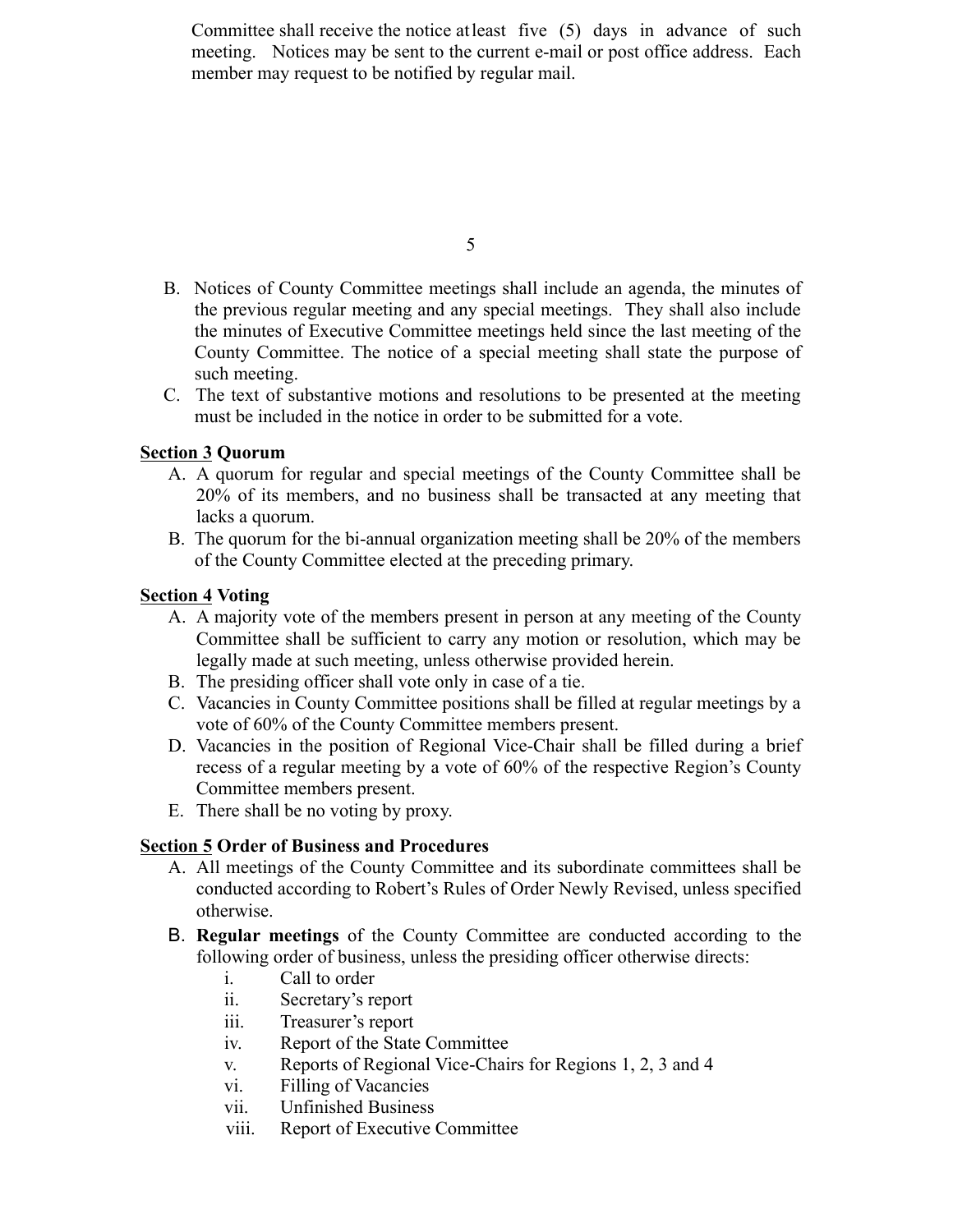- ix. Reports of other committees
- x. New Business
- **C.** Special meetings are opened by the Chair with the call to order and limited to the purpose for which the meeting is called.

- \$" **The bi-annual organization meeting**, which constitutes the new County Committee for a term of two years following the primary in which the members were elected, shall adhere to this order of business:
	- i. The current Chair shall call the meeting to order, preside until the new Chair has been elected, and present a comprehensive report.
	- ii. The current Treasurer shall present a comprehensive report.
	- iii. The current Secretary shall read the roll of the duly elected members of the County Committee, as certified by the Board of Elections. Only the elected members present shall have the vote at this meeting.
	- iv. Following the report by the Nominating Committee and any further nominations from the floor, the County Committee as a whole shall elect the Chair, the two Vice-Chairs, and the Treasurer.
	- v. The Chair appoints the Secretary, subject to the approval of the County Committee.
	- vi. Each of the four Regional Vice-Chairs shall be elected separately by the County Committee members from their respective Region during a brief recess of the bi-annual organization meeting.
	- vii. Following these elections of officers, the elected County Chair shall conduct the meeting and determine the remaining order of business, which may include the filling of vacancies.

#### **Section 6 Vacancies**

- A. In case of death, declination, disqualification, removal from the district or removal from office of a member of the County Committee or State Committee, or the continued absence of a member without good reason, or the failure of a district to elect a member, including by reason of a tie vote, vacancies created thereby shall be filled at regular meetings of the County Committee.
- B. The chair of the respective Town or City Committee affected shall propose a qualified person to fill the vacancy within two months of its creation. Otherwise the County Committee may fill the vacancy on its own motion.
- C. A proposed member must be present at the meeting in order to be nominated and elected by the County Committee in accordance with the provision in Article III, Section 4 C.

#### **ARTICLE IV COMMITTEES**

## **Section 1 Standing Committees**

A. There shall be the following Standing Committees of the County Committee: Executive Committee, Finance and Fundraising Committee, Publicity and Website Committee, Candidate Recruitment and Campaign Committee,

<sup>6</sup>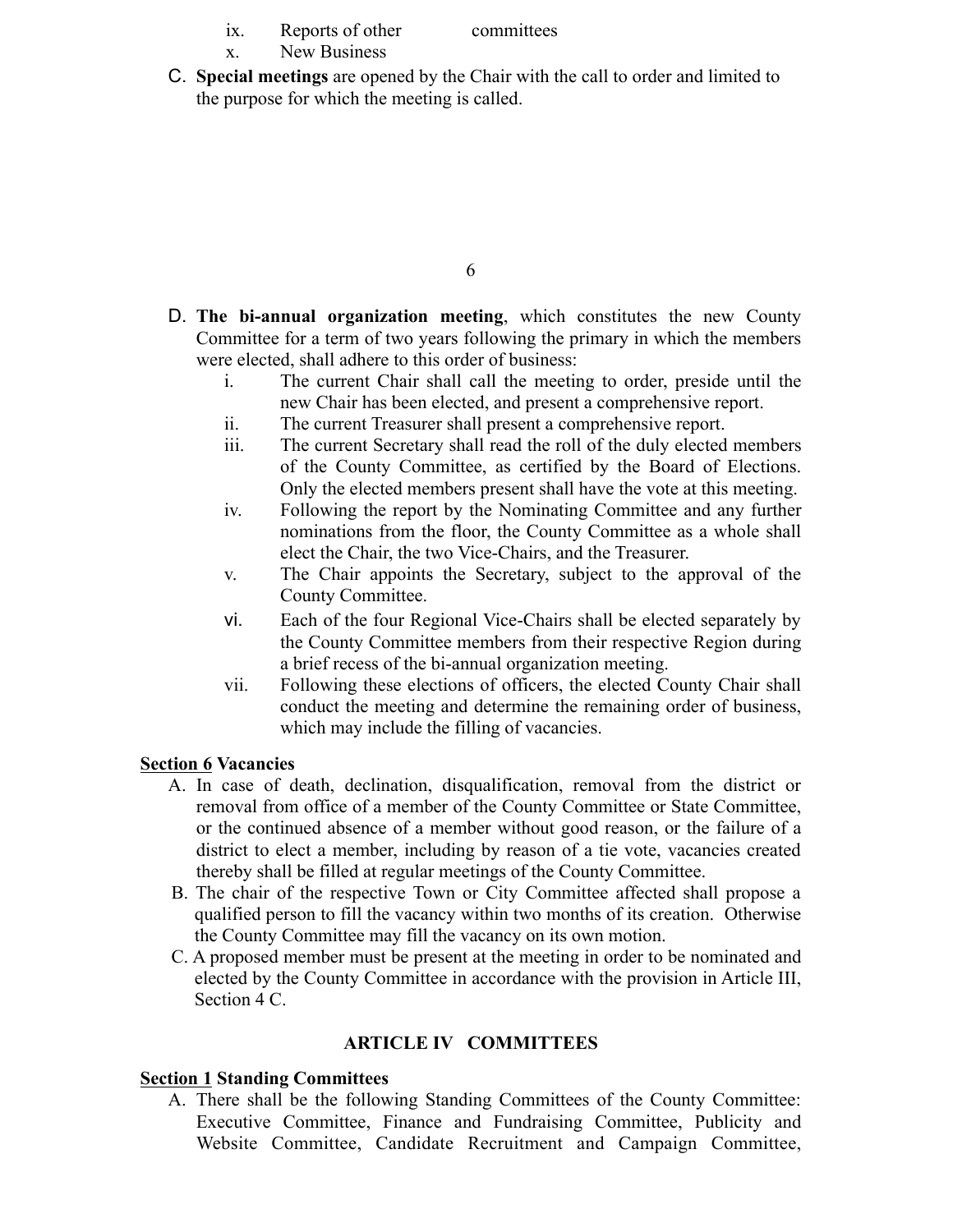Education Committee, and suchother Standing Committees as shall be established by the County Committee.

B. Except as otherwise provided, the County Chair shall appoint the chair and the members of all Standing Committees following consultation with the Executive Committee.

- C. If a Standing Committee does not include a member of the Executive Committee, its chair or a designated member shall report to the Executive Committee on request.
- D. Subject to the approval of the County Chair and Executive Committee, each Standing Committee may co-opt active Democrats who are not current members of the County Committee, provided that the chair and a majority of its members shall be members of the County Committee.
- E. To the extent feasible, each Standing Committee shall have representation of both genders.

# **Section 2 Special Committees**

- A. The County Chair, with the approval of the Executive Committee, may establish temporary committees for specific purposes.
- !" Special Committees shall include but not be limited to a *Nominating Committee* to propose a slate of officers to the bi-annual organization meeting and committees to organize special events or address specific policy issues.
- C. The chair and members of Special Committees are appointed and charged by the County Chair in consultation with the Executive Committee.
- D. The chair and a majority of its members shall be members of the County Committee. Other members may be co-opted from the ranks of enrolled Democratic voters.

# **ARTICLE V EXECUTIVE COMMITTEE**

#### **Section 1 Composition**

The Executive Committee shall consist of 11 voting members and one non-voting member as follows:

- A. The Officers of the County Committee, including the Chair who shall preside at meetings; the two Vice-Chairs who shall preside as provided for in Article II, Section 5; the Treasurer; the Secretary who shall serve as secretary; and the four Regional Vice-Chairs.
- B. The two members of the State Committee.
- C. The preceding County Chair who shall be a non-voting member.

#### **Section 2 Duties and Responsibilities**

The Executive Committee advises and assists the County Chair and takes emergency actions subject to approval by the County Committee.

- A. Regular duties and responsibilities:
	- i. To assist the County Chair in setting the date and the agenda for regular special meetings of the County Committee.

<sup>7</sup>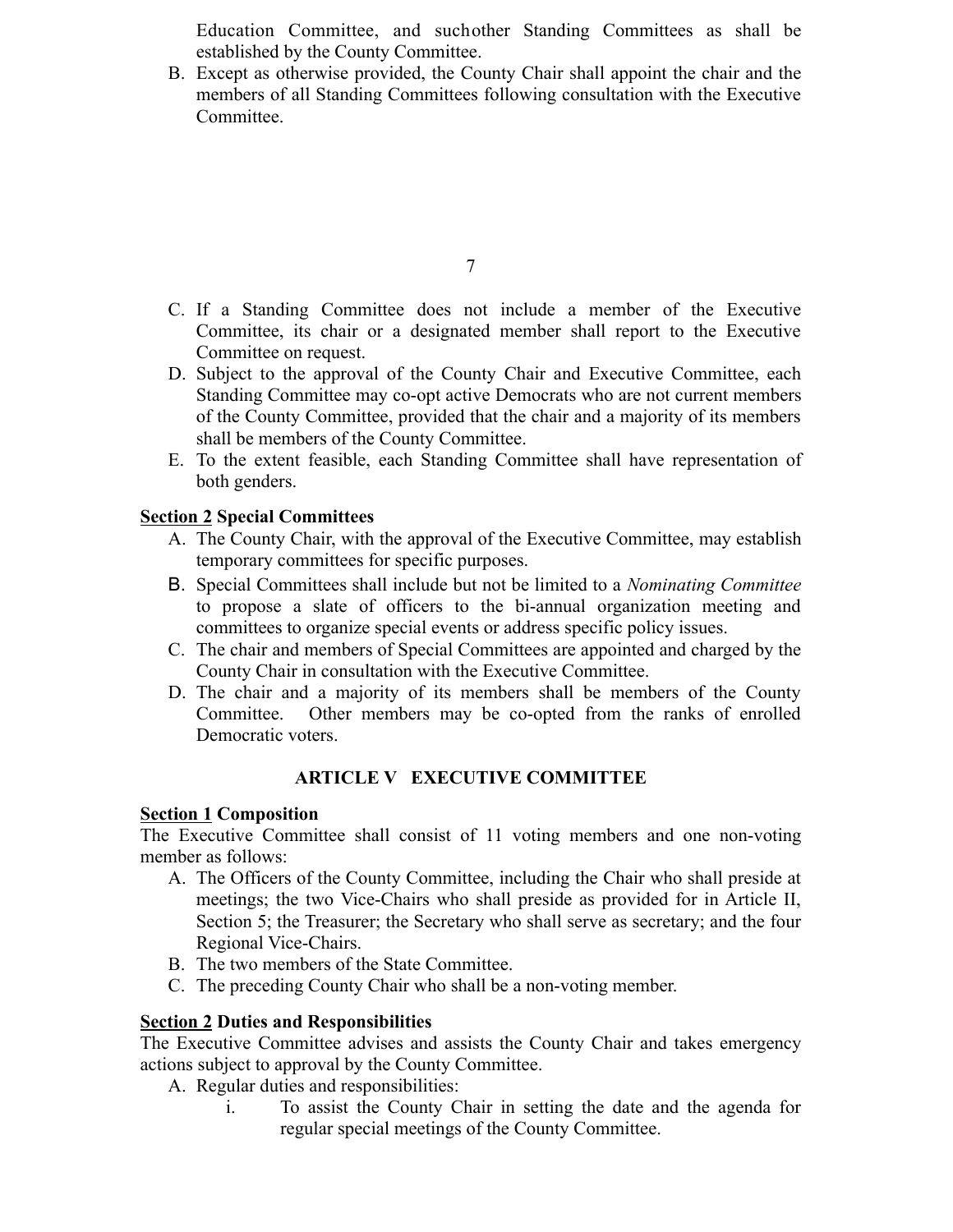- ii. To receive and reviewreports from the Standing Committees and Special Committees of the County Committee.
- iii. To develop a master plan of the Party for each calendar year.
- iv. To propose motions and resolutions for consideration and adoption by the County Committee.

- v. To keep in direct contact with the Democratic Supervisors and other elected Democratic county officials.
- B. Special duties:
	- i. To approve expenditures of funds deemed an emergency.
	- ii. To interview candidates for elective public office.
	- iii. To recommend candidates for appointment to positions for terms specified by law or by the County Committee. No such recommendation shall be made by the County Chair without prior approval of the Executive Committee, except as provided below in items iv. and v.
	- iv. When, in the judgment of the Chair, an emergency exists with respect to the Chair's recommendation for an appointment to a position, the Chair may act without convening the Executive Committee, provided its members have been consulted by e-mail or phone.
	- v. All temporary or hourly rated jobs may be filled by the County Chair or the Chair's designee, without the prior vote of approval by the Executive Committee.

# **Section 3 Meetings and Procedure**

- A. The Executive Committee shall meet as follows:
	- i. When called by the Chair on the Chair's motion or when directed to do so by a vote of the Executive Committee or a written request of no less than 50% of its members.
	- ii. Excepting in an emergency, the Chair shall give written notice at least 5 days in advance, specifying the time, date, place and purpose.
	- iii. The written minutes of the Secretary of the Executive Committee shall be posted on the website and distributed to the full Committee prior to the next meeting.
- B. Procedure
	- i. A quorum of the Executive Committee shall be a majority of the members entitled to vote thereat. There shall be no proxy voting on the Executive Committee.
	- ii. Action by the Executive Committee shall be by a majority of all members entitled to vote, whether present or not.
	- iii. No member of the Executive Committee shall have more than one vote on the Executive Committee.

# **VI OTHER STANDING COMMITTEES**

<sup>8</sup>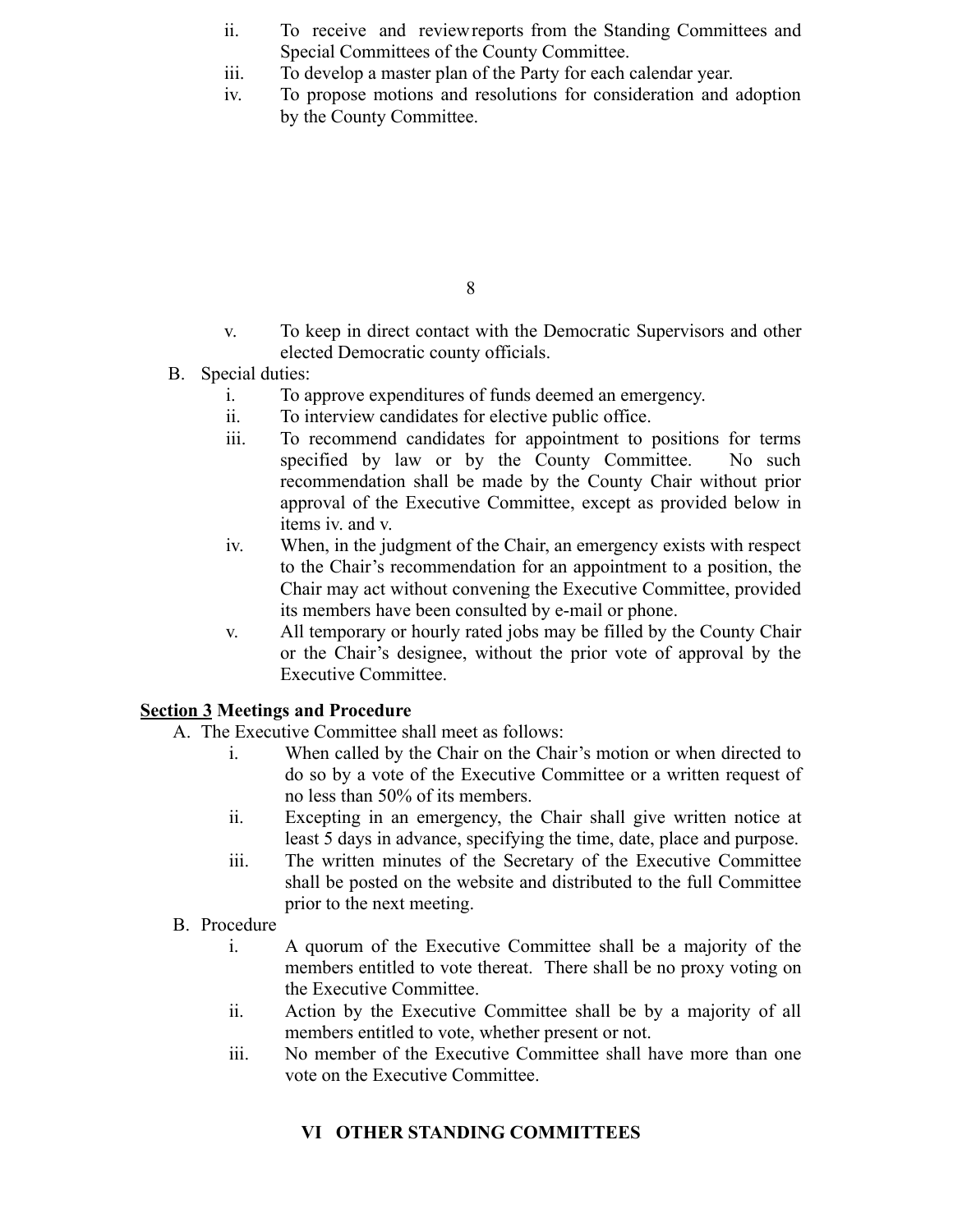## **Section 1 Finance and FundraisingCommittee**

- A. The Committee is responsible for fundraising in support of the County Committee's ordinary expenses and its campaign contributions to local, state and federal candidates.
- B. The Treasurer shall be an *ex officio* member.
- C. The Committee shall conduct an annual audit of the Treasurer's accounts and records.

## 9

# **Section 2 Publicity and Website Committee**

The committee promotes the visibility of the Democratic Party in Madison County through the party's official website www.MadisonCoNYDems.org and with press releases and other communications that publicize the County Committee's actions, fundraisers, candidates for public office, and campaign events.

- A. The Committee shall have 5 voting members, including the County Chair, a Communications Director, and a Website Administrator. One of its members shall be a member of the Campaign Committee.
- B. The Communications Director shall have the primary responsibility for cultivating media contacts and issuing press releases.
- C. The Website Administrator shall have the primary responsibility for maintaining and improving the website under the supervision of this committee and with the assistance of a Webmaster, who serves *ex officio* as a non-voting member.
- D. The liaison to the Campaign Committee shall secure the assistance of the Communications Director and Website Administrator in support of the party's candidates.

# **Section 3 Candidate Recruitment and Campaign Committee**

The Committee shall assist the Regional Vice-Chairs and local party committees in recruiting candidates for local office, assisting them in their campaigns, and developing effective GOTV efforts in support of all Democratic candidates.

- A. The Committee shall have five members, at least one shall be a member of the County Committee.
- B. The Committee shall be chaired by a Campaign Director, who is a member of the County Committee.
- $C$ . The Committee may conduct regional and countywide workshops to promote party-building and effective campaigning under the auspices of the County Committee.

# **Section 4 Education Committee**

The Committee is responsible for recruiting and activating rank-and-file Democrats who are not members of the County Committee.

A. The Committee shall be chaired by an Education Director, who is a member of the County Committee. It shall have an open-ended membership that includes educators and young adults.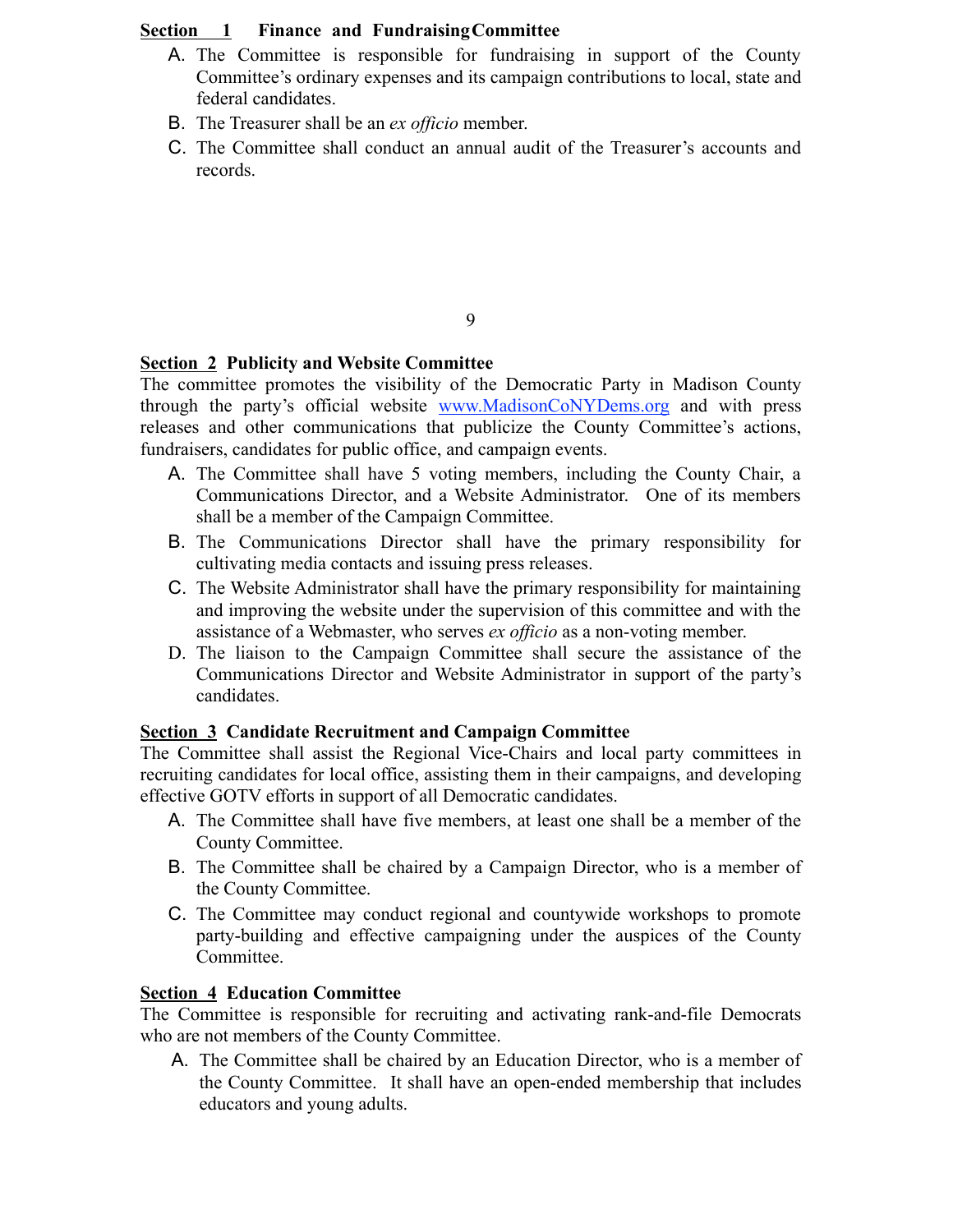- B. It shall conduct in cooperation with school administrators and teachers of Social Studies annual voter registration drives for High School students and encourage their enrollment as Democrats.
- C. It shall encourage the formation of Democratic clubs in the county's High Schools and Colleges and serve as a liaison to such organizations.
- D. It shall welcome newly registered and enrolled Democratic voters, direct them to the committee website, put them in contact with the Town and City Committees, and encourage their participation in party activities and political campaigns.
- E. It shall promote Democratic visibility with participation in parades and presence at farmers markets and other public forums.

#### 10

#### **ARTICLE VII AMENDMENTS TO RULES**

**Section 1** The Rules and Regulations of the County Committee may be amended at any time by a majority vote of the Committee, provided the following requirements are met:

- A. A copy of the proposed amendment shall be sent with the notice of the meeting at which such amendment shall be sent with the notice of the meeting at which such amendment is to be proposed, such notice to be not less than 5 days before such meeting, and to be sent by e-mail or regular mail to the current address of each member of the Committee.
- B. Until the adoption of such rules or amendments, the existing rules of the Committee shall continue to be the rules by which the Committee shall be governed.
- C. Within ten days after the adoption of any rule or amendment thereto a certified copy thereof shall be filed by the Committee in the office of the New York State Board of Elections and in the office of the Madison County Board of Elections.
- **Section 2** Nothing herein above contained shall supersede or conflict with the Election Law of the State of New York. In event of any conflict with or with respect to matters not covered herein, the Election Law of the State of New York shall prevail. As to matters of the procedure not heretofore covered, Robert's Rules of Order Newly Revised shall govern.

#### **ARTICLE VIII CODE OF ETHICS**

The Code of Ethics of the County Committee is set forth in full on Schedule A annexed hereto, and is incorporated as part of the By-laws, as fully as if set forth at this point.